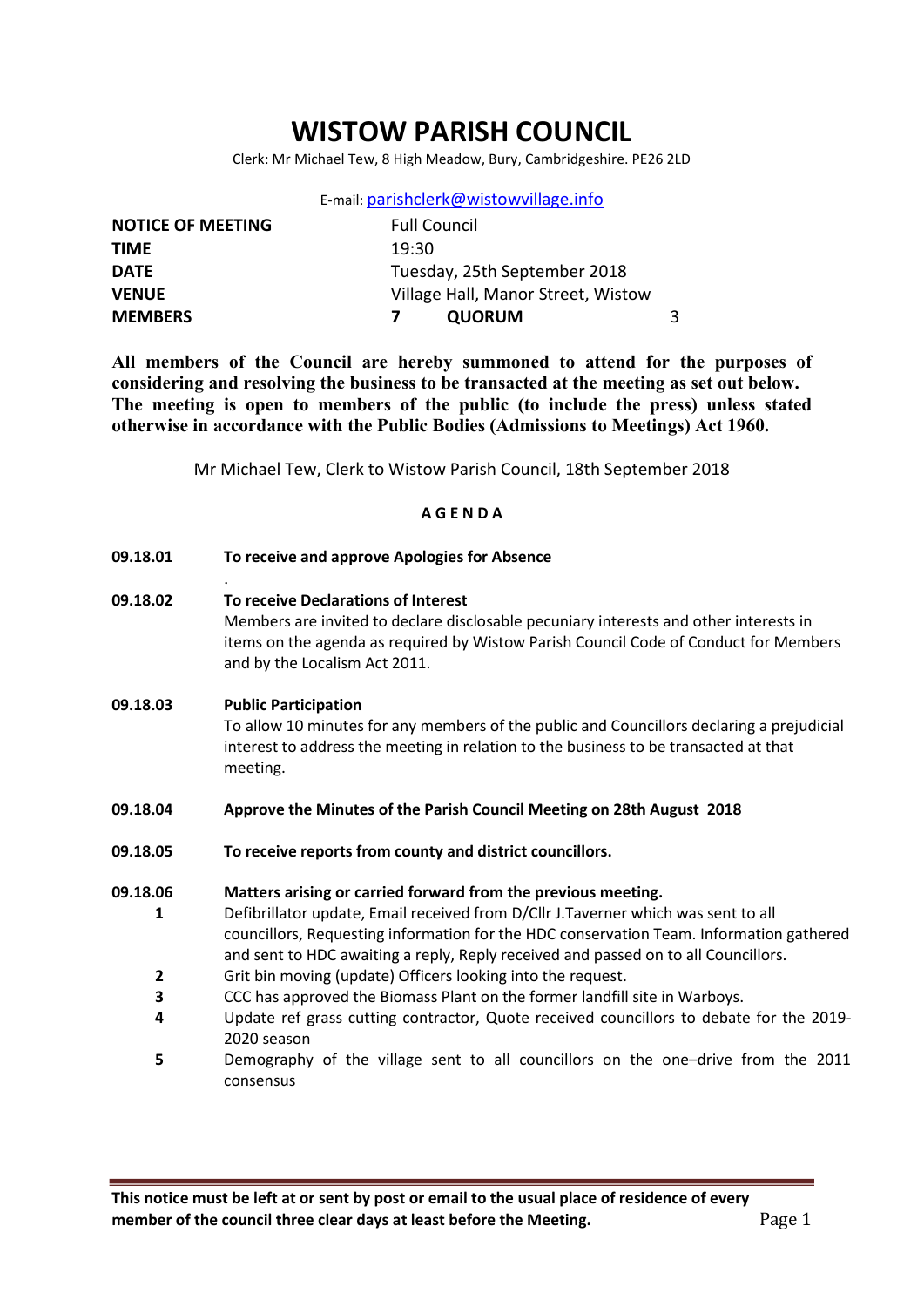#### 09.18.07 Notification of planning items.

#### 09.18.08 Finance

To approve accounts for payment: 25th September 2018

| <b>Date</b> | Ref. No. | Payee                   | <b>Description</b>   | Amount |
|-------------|----------|-------------------------|----------------------|--------|
| 25/09/2018  | 371      | <b>CGM</b>              | <b>Grass Cutting</b> | 973.20 |
| 25/09/2018  | 372      | <b>Came And Company</b> | Insurance renewal    | 808.81 |
| 25/09/2018  | 373      | <b>Mr Tew</b>           | <b>Clerks Wages</b>  | 296.00 |
| 25/09/2018  | 374      | Zen Internet services   | Web hosting + domain | 83.84  |

#### To note income received:

| <b>Date</b> | Ref. No. | Pavee           | <b>Description</b> | Amount |
|-------------|----------|-----------------|--------------------|--------|
| 03/09/2018  |          | <b>Barclays</b> | Interest D/A       | 7.89   |
|             |          |                 |                    |        |

- 09.18.08.1 Insurance quote from Came and company:,The clerks recommendation would be to take the 3 Year option which works out a cheaper option for the Parish Council with the same cover.
- 09.18.08.2 Allotment Rents, Councillors need to approve the increase to the annual rent by 5% with effect from October 2019
- 09.18.08.3 Capalc, councillors need to decide whether to subscribe to the county wide DPO scheme at a cost of £25 per annum.
- 09.18.09 Traffic, Highways & Road Safety.
- 09.18.10 Village Maintenance

## 09.18.11 Policing Matters:

.

There was one Crime reported for Wistow Village this week updates posted to village face book page.

Wistow – A house on Mill Road, Wistow, was broken into during the night of Thursday  $6^{th}$  / Friday  $7<sup>th</sup>$  September, whilst the owner was away. Intruders entered by forcing a window at the back of the house, then carried out an untidy search, damaging a piece of furniture in the process before leaving having stolen items of jewellery. Police have made enquiries at neighbouring houses but so far no-one has reported noticing anything suspicious in the area at the time. (Ref 35/28364/18)